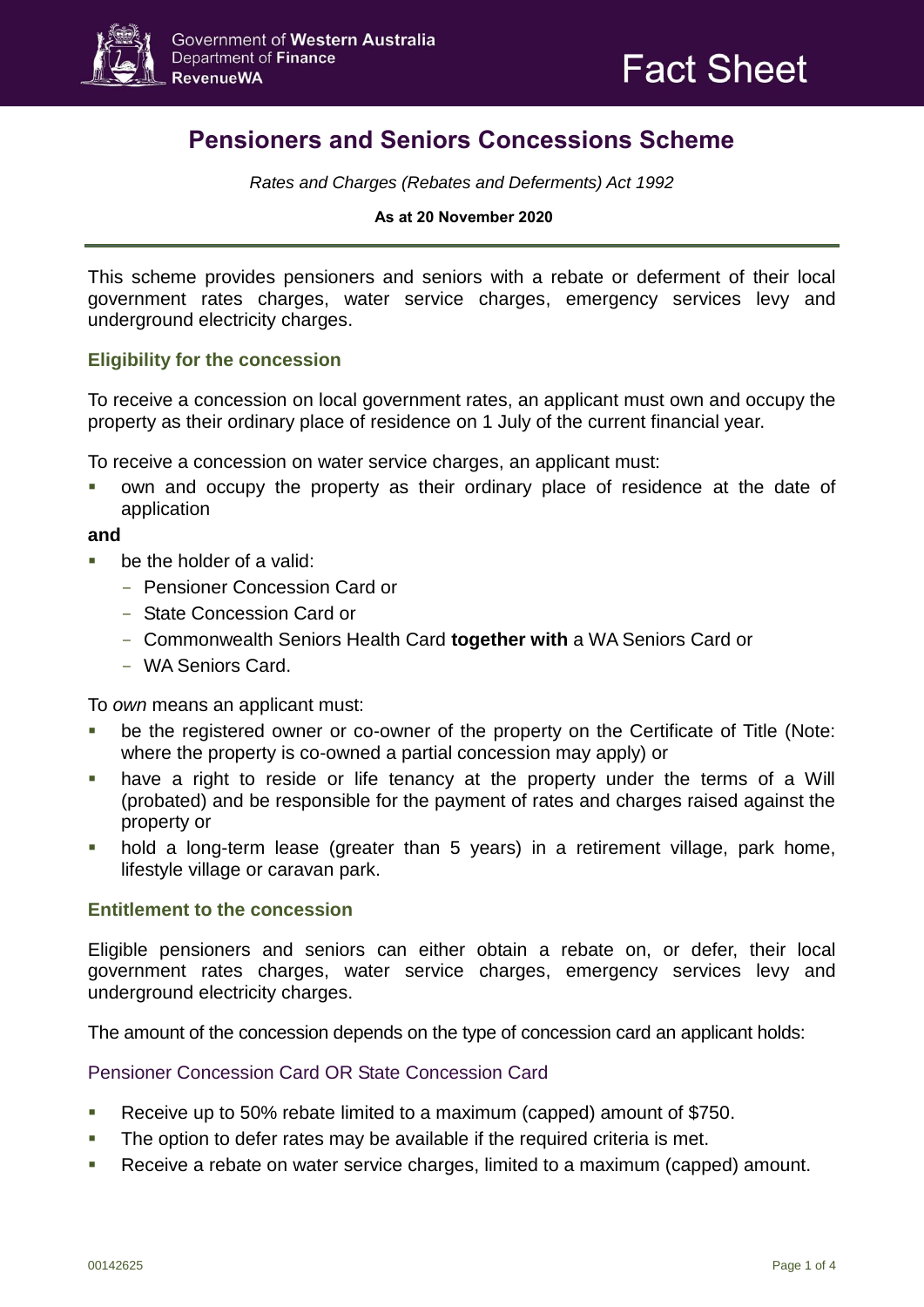## WA Seniors Card AND Commonwealth Seniors Health Card

- Receive up to 50% rebate limited to a maximum (capped) amount of \$750.
- The option to defer rates may be available if the required criteria is met.

## WA Seniors Card

- Receive up to 25% rebate limited to a maximum (capped) amount of \$100.
- **There is no option to defer rates.**

## **How to apply**

An applicant should register their entitlement as soon as they receive their concession card.

Apply by following the link to 'Concession Applications' at [www.watercorporation.com.au](http://www.watercorporation.com.au/) or contacting the Water Corporation on 1300 659 951. The Water Corporation will notify the relevant local government authority.

Registration will take effect from the date that it is received by the Water Corporation.

An applicant can only claim a concession on their local government rates charges, emergency services levy and underground electricity charges on one property in any one financial year. This must be the property owned and occupied on 1 July.

An applicant can claim a concession on their water service charges on the property they own and occupy at the date of application.

See the pro-rata provisions below if the applicant has become an eligible pensioner or senior during a financial year.

If your local government rates charges, water service charges, emergency services levy or underground electricity charges are in arrears, you may still be able to obtain a rebate or deferment if you enter into a satisfactory arrangement to pay the arrears.

#### **Rebate or Deferment option**

#### Rebate option

Pay the required amount on the notice by **30 June** of the current financial year, or the due date on the water service charges bill. Rates for any year must be paid by 30 June of that financial year.

Leaseholders in Retirement Villages, Park Homes, Lifestyle Villages or Caravan Parks must pay in accordance with the terms of their lease.

*Note: If payments are received after the due date, you may lose the rebate for that financial year and must pay the full amount.*

#### Deferment option

Local government rates charges, water service charges, emergency services levy and underground electricity charges will be automatically deferred if the amount required to be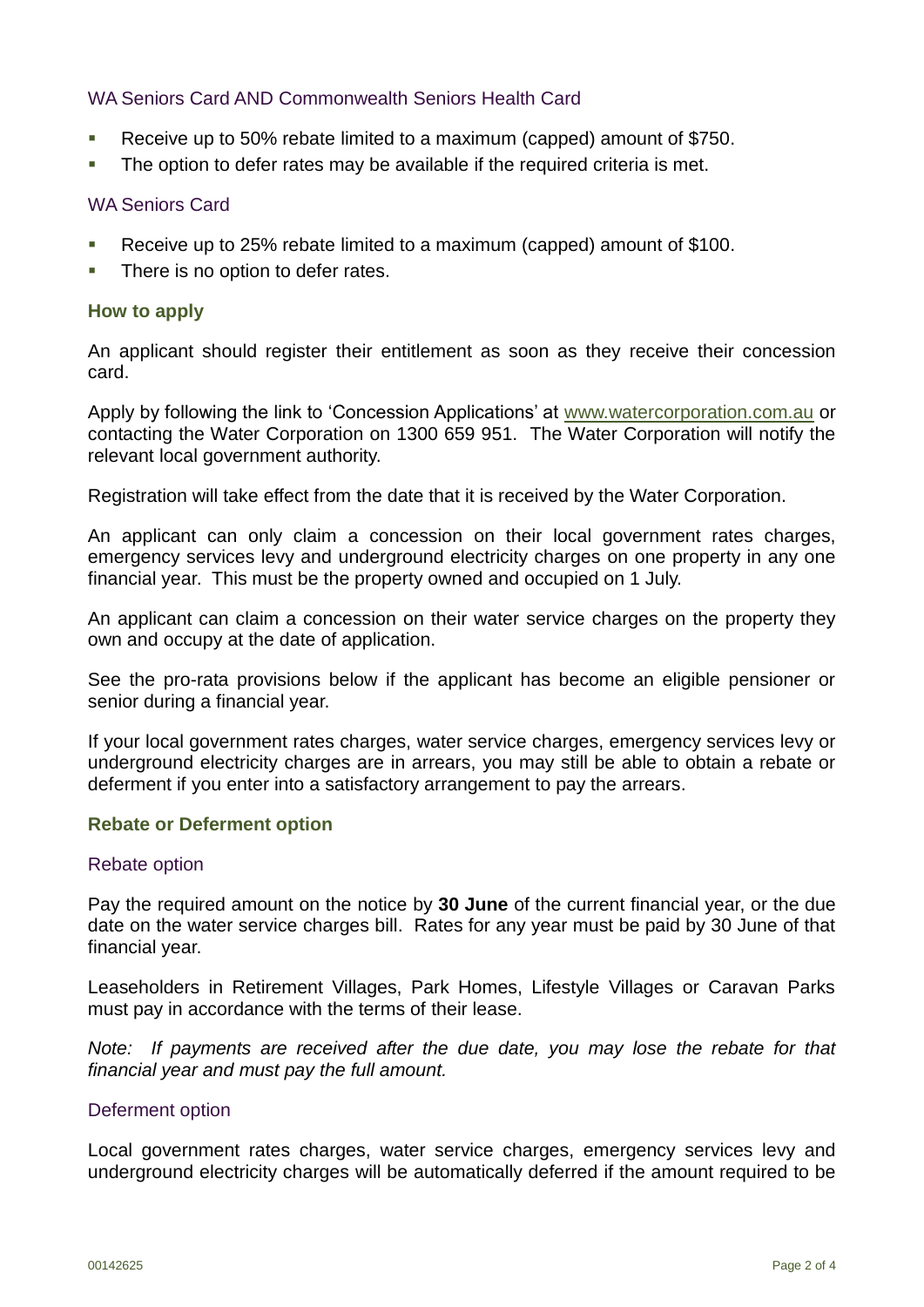paid on the rates and/or water service notice is not paid by 30 June of the current financial year, or the due date on the water service charges bill.

Charges will not be deferred if the property is:

- occupied under a right to reside or life tenancy under the terms of a Will of a deceased estate
- subject to co-ownership, other than spouse/de facto, where not all owners are eligible pensioners
- subject to a long-term lease in a retirement village, park home, lifestyle village or caravan park or
- occupied by eligible applicants that hold a WA Seniors Card only.

# *Note: Deferred charges:*

- *remain as a debt on the property until paid*
- *are not required to be paid until the entitlement to defer ceases (i.e. applicant moves out, sells the property, dies and leaves no surviving spouse/de facto)*
- **nay be paid at any time, but a rebate cannot be claimed when they are paid and**
- *do not incur interest charges.*

# **Pro-rata provisions**

For water service charges, applicants who become eligible pensioners or seniors during a financial year must register with the Water Corporation as soon as possible. The rebate will be calculated on how many days of that year an applicant was registered.

For local government rates, applicants who become eligible pensioners or seniors during a financial year will qualify for a pro-rata rebate if they owned and lived in the property on 1 July of that year.

## *Examples*

Mary becomes a pensioner on 30 October 2019 and receives her pensioner concession card. She registers with the Water Corporation on 1 November and confirms that she was living at the same address on 1 July of that year. Mary is eligible to receive the rebate for her water service charges from 1 November and local government rates for the period 1 November 2019 to 30 June 2020.

Joe becomes a pensioner on 12 December 2019 and receives his pensioner concession card. He purchases a home and moves from rented accommodation into his new house in January 2020. Joe registers with the Water Corporation on 2 February 2020. Joe is eligible to receive a rebate on his water service charges from 2 February 2020 because he was living in the property at the date of his application. He is not eligible for a rebate on his local government rates as he did not own and live in the property on 1 July 2019. He will be eligible for the rates rebate for the 2020-21 year if he is still living in the property on 1 July 2020.

## **Change in circumstances**

Applicants must immediately advise the Water Corporation if they:

- are issued with a new card or their card is cancelled/expired
- have changed any of their details that were provided on the original registration
- sell or transfer an interest in all, or part, of the property or move to another address